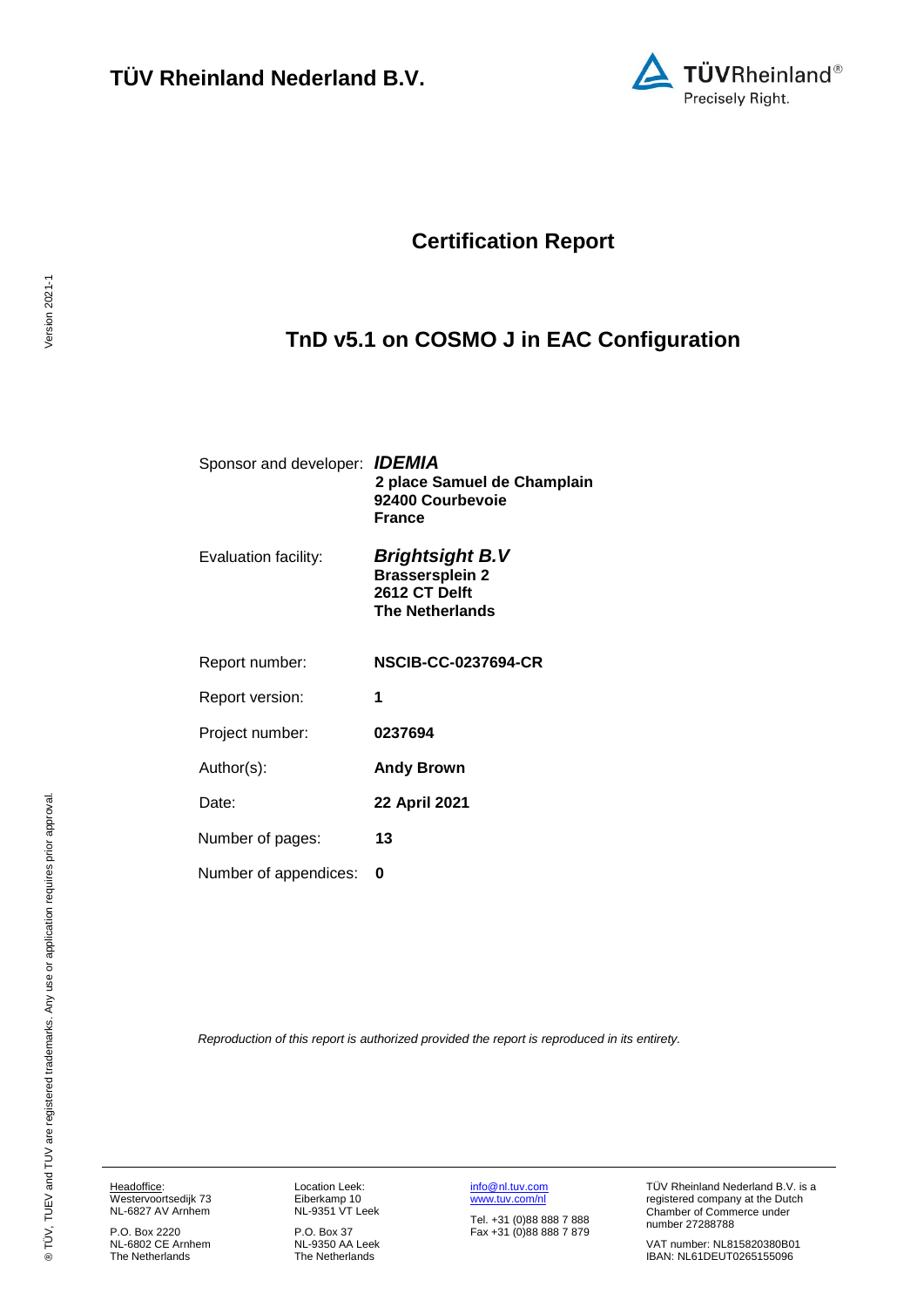

## **CONTENTS:**

| <b>Foreword</b>                                   |                     |
|---------------------------------------------------|---------------------|
| <b>Recognition of the certificate</b>             | 4                   |
| International recognition<br>European recognition | 4<br>$\overline{4}$ |
| <b>1 Executive Summary</b>                        | 5                   |
| 2 Certification Results                           | 7                   |
| 2.1<br>Identification of Target of Evaluation     | 7                   |
| 2.2<br><b>Security Policy</b>                     | $\boldsymbol{7}$    |
| 2.3<br>Assumptions and Clarification of Scope     | $\overline{7}$      |
| 2.4<br>Architectural Information                  | 8                   |
| 2.5<br>Documentation                              | $\boldsymbol{9}$    |
| 2.6<br><b>IT Product Testing</b>                  | 9                   |
| Re-used evaluation results<br>2.7                 | 10                  |
| 2.8<br><b>Evaluated Configuration</b>             | 10                  |
| Results of the Evaluation<br>2.9                  | 10                  |
| Comments/Recommendations<br>2.10                  | 10                  |
| 3 Security Target                                 | 12                  |
| <b>Definitions</b><br>4                           | 12                  |
| 5<br><b>Bibliography</b>                          |                     |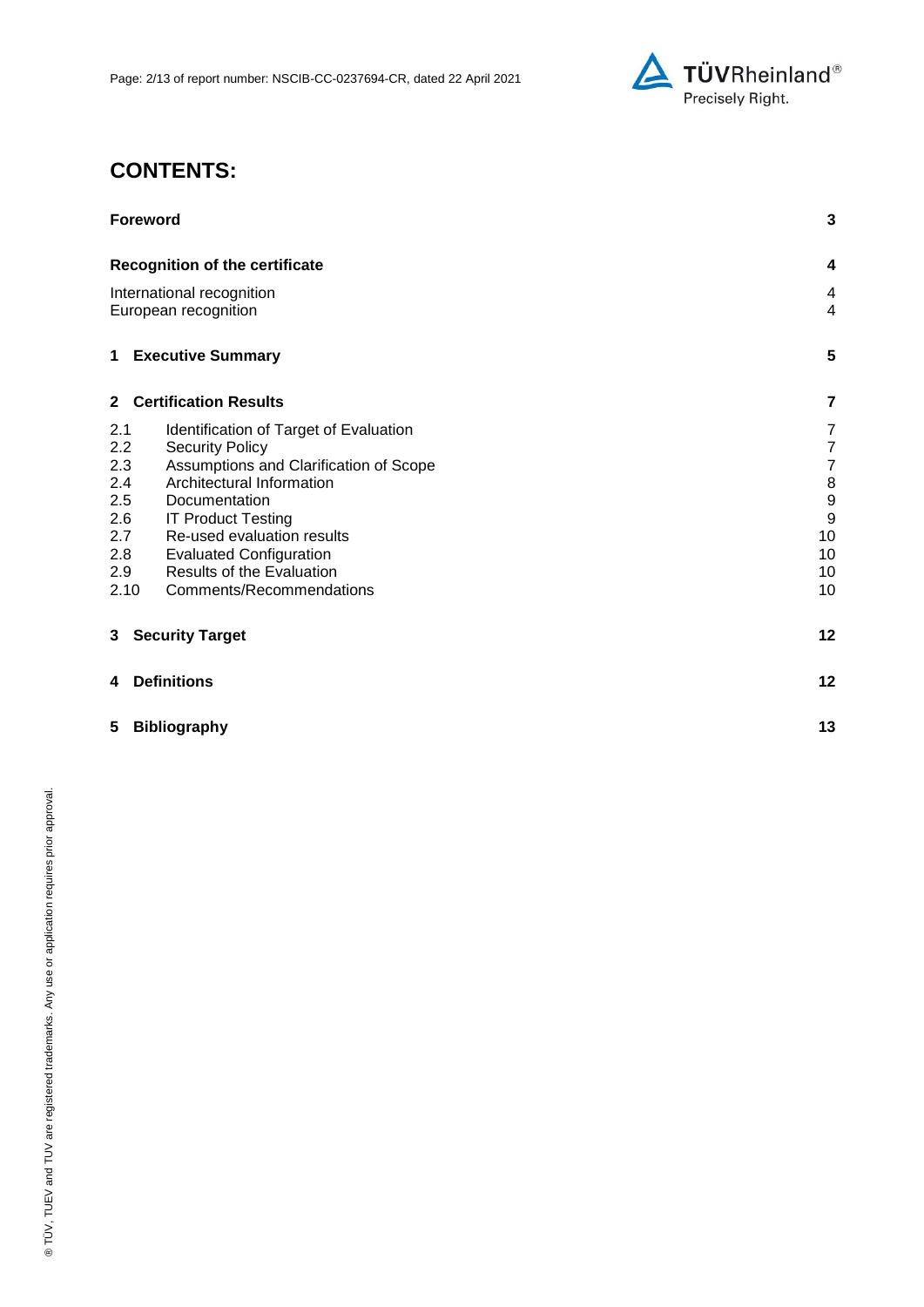

## **Foreword**

The Netherlands Scheme for Certification in the Area of IT Security (NSCIB) provides a third-party evaluation and certification service for determining the trustworthiness of Information Technology (IT) security products. Under this NSCIB, TUV Rheinland Nederland B.V. has the task of issuing certificates for IT security products, as well as for protection profiles and sites.

Part of the procedure is the technical examination (evaluation) of the product, protection profile or site according to the Common Criteria assessment guidelines published by the NSCIB. Evaluations are performed by an IT Security Evaluation Facility (ITSEF) under the oversight of the NSCIB Certification Body, which is operated by TÜV Rheinland Nederland B.V. in cooperation with the Ministry of the Interior and Kingdom Relations.

An ITSEF in the Netherlands is a commercial facility that has been licensed by TÜV Rheinland Nederland B.V. to perform Common Criteria evaluations; a significant requirement for such a license is accreditation to the requirements of ISO Standard 17025 "General requirements for the accreditation of calibration and testing laboratories".

By awarding a Common Criteria certificate, TÜV Rheinland Nederland B.V. asserts that the product or site complies with the security requirements specified in the associated (site) security target, or that the protection profile (PP) complies with the requirements for PP evaluation specified in the Common Criteria for Information Security Evaluation. A (site) security target is a requirements specification document that defines the scope of the evaluation activities.

The consumer should review the (site) security target or protection profile, in addition to this certification report, in order to gain an understanding of any assumptions made during the evaluation, the IT product's intended environment, its security requirements, and the level of confidence (i.e., the evaluation assurance level) that the product or site satisfies the security requirements stated in the (site) security target.

Reproduction of this report is authorized provided the report is reproduced in its entirety.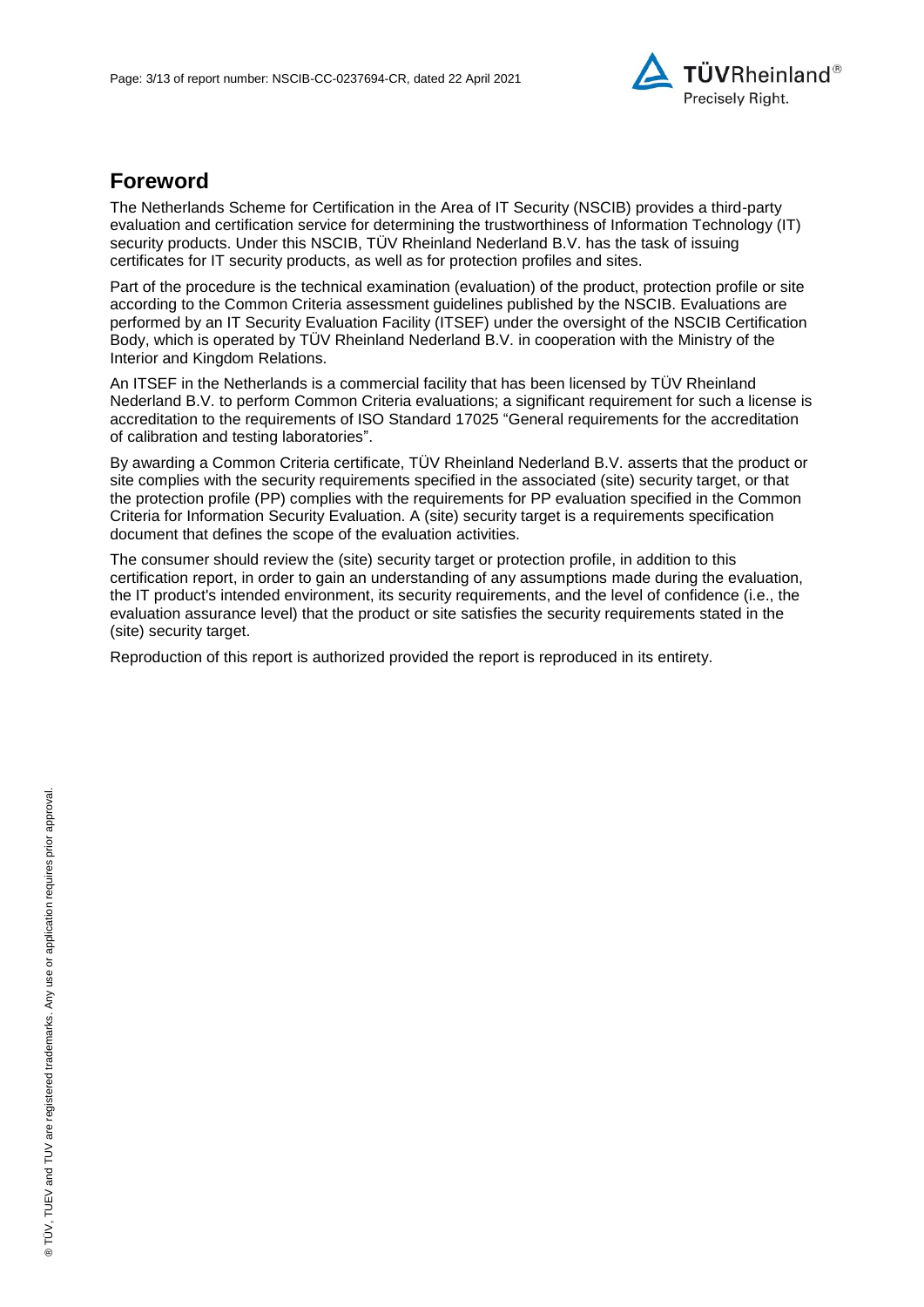

## **Recognition of the certificate**

Presence of the Common Criteria Recognition Arrangement and SOG-IS logos on the certificate indicates that this certificate is issued in accordance with the provisions of the CCRA and the SOG-IS agreement and will be recognised by the participating nations.

### **International recognition**

The CCRA has been signed by the Netherlands in May 2000 and provides mutual recognition of certificates based on the CC. Starting September 2014 the CCRA has been updated to provide mutual recognition of certificates based on cPPs (exact use) or STs with evaluation assurance components up to and including EAL2+ALC\_FLR. The current list of signatory nations and approved certification schemes can be found on: [http://www.commoncriteriaportal.org.](http://www.commoncriteriaportal.org/)

### **European recognition**

The European SOGIS-Mutual Recognition Agreement (SOGIS-MRA) version 3 effective from April 2010 provides mutual recognition of Common Criteria and ITSEC certificates at a basic evaluation level for all products. A higher recognition level for evaluation levels beyond EAL4 (resp. E3-basic) is provided for products related to specific technical domains. This agreement was initially signed by Finland, France, Germany, The Netherlands, Norway, Spain, Sweden and the United Kingdom. Italy joined the SOGIS-MRA in December 2010. The current list of signatory nations, approved certification schemes and the list of technical domains for which the higher recognition applies can be found on: [http://www.sogisportal.eu.](http://www.sogisportal.eu/)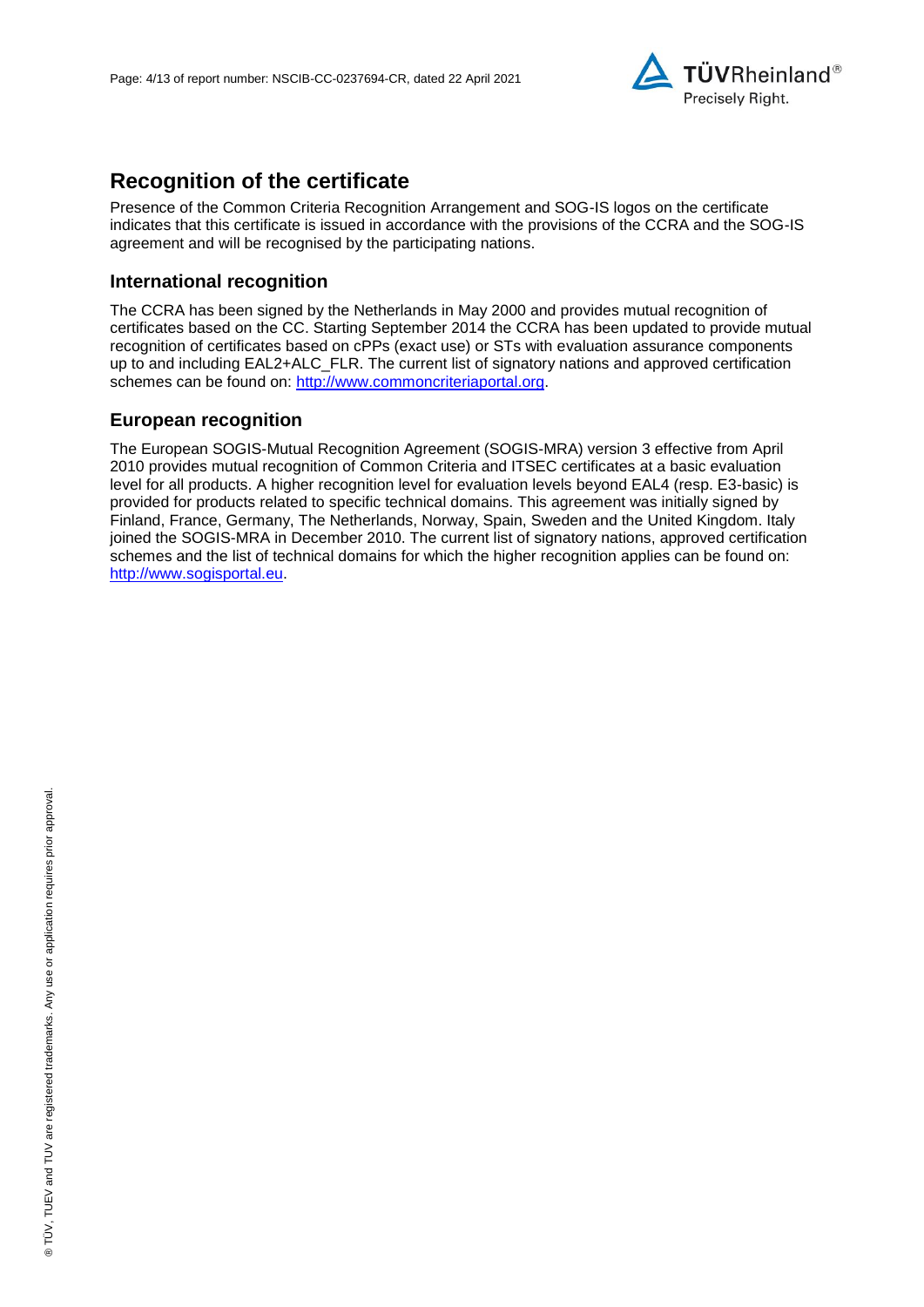

## **1 Executive Summary**

<span id="page-4-2"></span>This Certification Report states the outcome of the Common Criteria security evaluation of the [TnD](#page-0-2)  [v5.1 on COSMO J in EAC Configuration.](#page-0-2) The developer of the [TnD v5.1 on COSMO J in EAC](#page-0-2)  [Configuration](#page-0-2) is [IDEMIA](#page-0-3) located in Courbevoie, France and they also act as the sponsor of the evaluation and certification. A Certification Report is intended to assist prospective consumers when judging the suitability of the IT security properties of the product for their particular requirements.

The TnD v5.1 on COSMO J is a composite product that consist of an IDEMIA applet named TnD v5.1 and its supporting library packages on top of the NXP JCOP 4 P71 contact/contactless chip platform.

The TnD v5.1 on COSMO J supports the ICAO and TR-3110-1 and -3 defined protocols for EAC1 (Chip Authentication v1 and Terminal Authentication v1), PACE (Generic Mapping, Integrated Mapping and Chip Authentication Mapping), Active Authentication (AA) and LDS2 protocol extensions for EAC1 and PACE. In addition, the TnD v5.1 on COSMO J product supports a Polymorphic Authentication protocol (PMA) for privacy-protected authentication with polymorphic ID attributes.

The TnD v5.1 on COSMO J can be configured as a stand-alone application or as a combination of the following official ID document applications:

- ICAO/EAC eMRTD, including LDS2 Travel records (stamps), Visa records and Additional biometrics in accordance with ICAO *[ICAO-9303]* and *[LDS2\_TR]* specifications,
- Polymorphic eMRTD according to Dutch national specification and
- EU/ISO Driving Licence compliant to ISO/IEC 18013 or ISO/IEC TR 19446.

The Polymorphic eMRTD application is in compliance with the Polymorphic eMRTD Specification of the Dutch National Office of Identity Data (written by IDEMIA). This ensures authentication to an authentication service at eIDAS High assurance level, without revealing privacy sensitive ID attributes the authentication service provider. This is accomplished by the TnD v5.1 on COSMO J's Polymorphic Authentication (PMA) protocol, which randomizes Polymorphic Pseudonym, Identity and Complementary ID attributes.

Different configurations of the TnD v5.1 on COSMO J product have been subject to separate evaluations. Only some of the functions mentioned above are in the scope of the certification of the TOE **TnD v5.1 on COSMO J in EAC configuration** considered in this Certification Report.

The TOE has been evaluated by Brightsight B.V. located in Delft, The Netherlands. The evaluation was completed on 22 April 2021 with the approval of the ETR. The certification procedure has been conducted in accordance with the provisions of the Netherlands Scheme for Certification in the Area of IT Security *[NSCIB]*.

The scope of the evaluation is defined by the security target *[ST]*, which identifies assumptions made during the evaluation, the intended environment for the [TnD v5.1 on COSMO J in EAC Configuration,](#page-0-2) the security requirements, and the level of confidence (evaluation assurance level) at which the product is intended to satisfy the security requirements. Consumers of the [TnD v5.1 on COSMO J in](#page-0-2)  [EAC Configuration](#page-0-2) are advised to verify that their own environment is consistent with the security target, and to give due consideration to the comments, observations and recommendations in this certification report.

<span id="page-4-0"></span>The results documented in the evaluation technical report *[ETR]<sup>1</sup>* for this product provides sufficient evidence that the TOE meets the EAL5: augmented (EA[L5+](#page-4-0)) assurance requirements for the evaluated security functionality. This assurance level is augmented with ALC\_DVS.2 (Sufficiency of security measures) and AVA\_VAN.5 (Advanced methodical vulnerability analysis).

<span id="page-4-1"></span>The evaluation was conducted using the Common Methodology for Information Technology Security Evaluation, Version 3.1 Revision 5 and *[CEM]* for conformance to the Common Criteria for Information Technology Security Evaluation, version 3.1 Revision [5](#page-4-1) *[CC]* (Parts I, II and III).

TÜV Rheinland Nederland B.V., as the NSCIB Certification Body, declares that the evaluation meets all the conditions for international recognition of Common Criteria Certificates and that the product will

l

<sup>&</sup>lt;sup>1</sup> The Evaluation Technical Report contains information proprietary to the developer and/or the evaluator, and is not releasable for public review.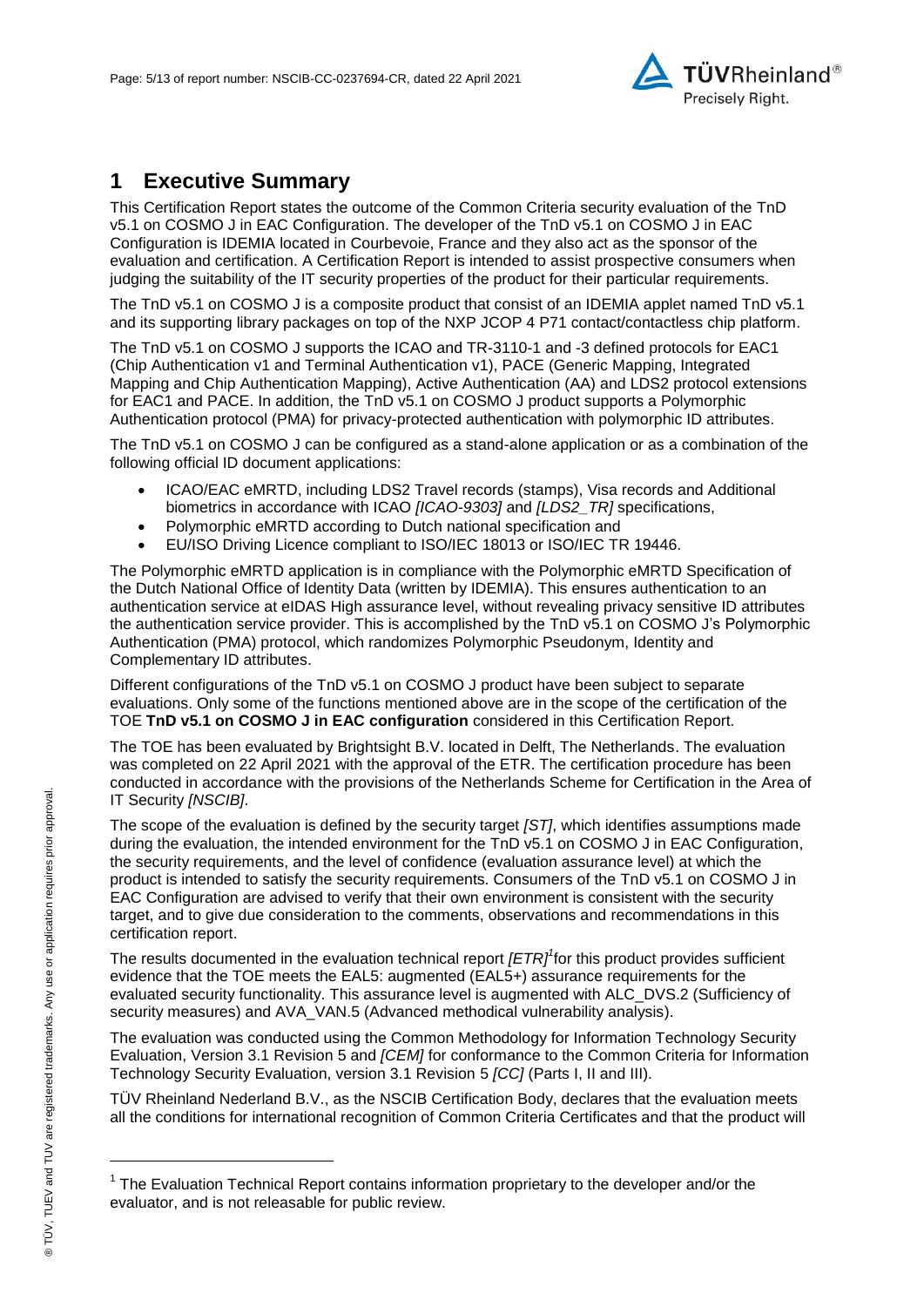

be listed on the NSCIB Certified Products list. It should be noted that the certification results only apply to the specific version of the product as evaluated.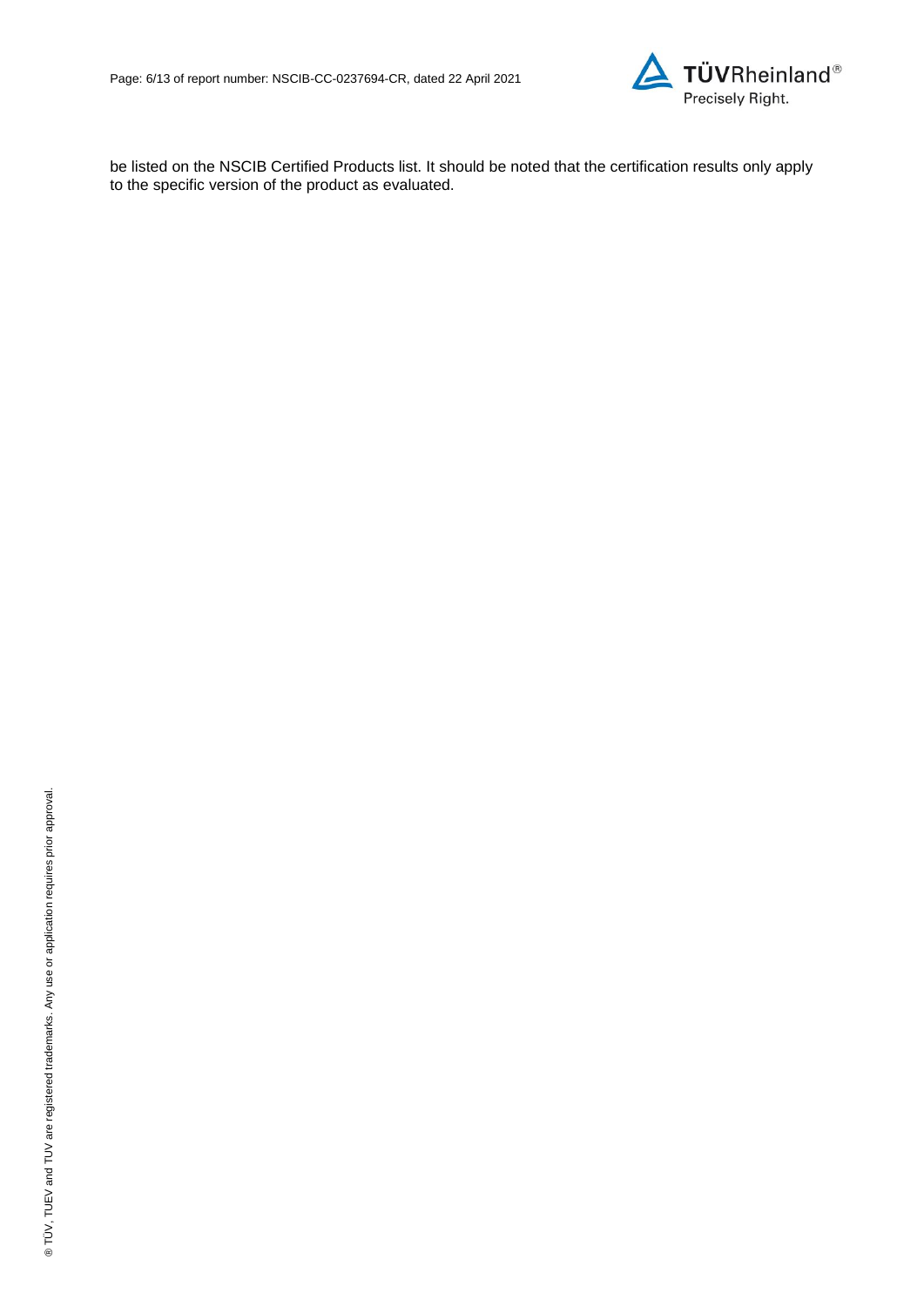

## **2 Certification Results**

### *2.1 Identification of Target of Evaluation*

The Target of Evaluation (TOE) for this evaluation is the [TnD v5.1 on COSMO J in EAC Configuration](#page-0-2) from [IDEMIA](#page-0-3) located in [Courbevoie, France.](#page-4-2)

The TOE is comprised of the following main components:

| <b>Delivery</b><br>item type | <b>Identifier</b>                                                                        | Version         |
|------------------------------|------------------------------------------------------------------------------------------|-----------------|
| Hardware                     | NXP Smart Card Controller N7121 with IC Dedicated Software<br>and Crypto Library (R1/R2) | B <sub>1</sub>  |
| Software                     | NXP JCOP 4 on P71                                                                        | v4.7 R1.01.4    |
|                              | TnD applet (SAAAAR 203461FF)                                                             | v5.1 (00000201) |
|                              | Common Package (SAAAAR 417641FF)                                                         | v1.0 (01010209) |
|                              | Adapter Package (SAAAAR 417651FF)                                                        | v1.0 (00000107) |

In order to ensure secure usage of the TOE, a set of guidance documents is provided. Details can be found in section 2.5 of this report.

The secure identification of the TOE has been specified in the COSMO J TnD V5.1 Preparative Procedures (AGD\_PRE), FQR 220 1495 of the TOE.

For a detailed and precise description of the TOE lifecycle refer to the *[ST]*, chapter 4.

### *2.2 Security Policy*

The TOE in the EAC configuration encompasses the following features:

- In Personalisation phase:
	- o authentication protocol;
	- o 3DES, AES128, AES192 and AES256 Global Platform secure messaging;
	- o access control;
	- o initialisation of the LDS;
	- o data loading;
	- $\circ$  Secure import and/or on-chip generation of Chip Authentication key pairs for CAv1;
	- o Secure import and/or on-chip generation the AA key pair;
	- o life-cycle phase switching to operational phase.
- In operational phase:
	- o EAC1: Chip Authentication v1 (CAv1) and Terminal Authentication v1 (TAv1)
	- o Active Authentication (AA)
	- o After CAv1: restart ICAO secure messaging in 3DES, AES128, AES192 or AES256 cipher mode.
	- o After EAC1: access control to DG3 and DG4 based on the effective authorization established during TAv1;
	- o Digital Blurring of Images (DBI).

### *2.3 Assumptions and Clarification of Scope*

#### **2.3.1 Assumptions**

The assumptions defined in the Security Target are not covered by the TOE itself. These aspects lead to specific Security Objectives to be fulfilled by the TOE-Environment. Detailed information on these security objectives that must be fulfilled by the TOE environment can be found in section 7.2 of the *[ST]*.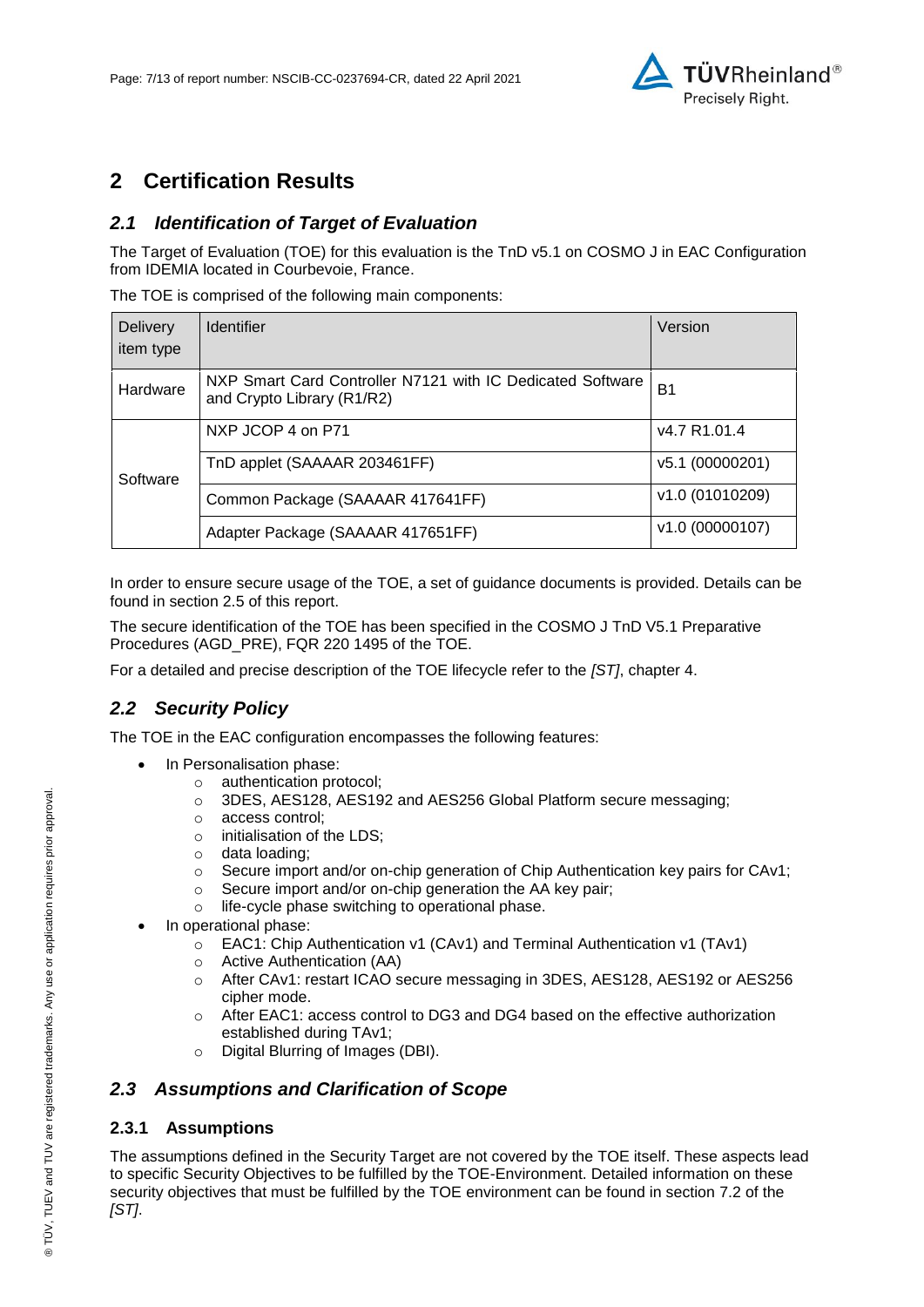

### **2.3.2 Clarification of scope**

The evaluation did not reveal any threats to the TOE that are not countered by the evaluated security functions of the product.

Note that the ICAO MRTD infrastructure critically depends on the objectives for the environment to be met. These are not weaknesses of this particular TOE, but aspects of the ICAO MRTD infrastructure as a whole.

The environment in which the TOE is personalized must perform proper and safe personalization according to the guidance and referred ICAO guidelines.

The environment in which the TOE is used must ensure that the inspection system protects the confidentiality and integrity of the data send and read from the TOE.

### *2.4 Architectural Information*

The TOE is a composite product that consist of an IDEMIA applet named TnD v5.1 and its supporting "Common" and "Adapter" packages on top of the NXP JCOP 4 P71 contact and/or contactless chip Platform.

The TOE is a bare microchip with its external interfaces for communication. The physical medium on which the microchip is mounted is not part of the target of evaluation because it does not alter nor modify any security functions of the TOE.

The TOE may be used on several form factors (like Chip module, Chip modules on a reel, Chip modules embedded in ID3 passport booklets, Chip modules embedded in ID1 cards or ID3 holder pages, Chip modules embedded in antenna inlays, Passport booklet).

The logical architecture, originating from the Security Target [ST] of the TOE can be depicted as follows:



*Logical architecture of the TOE* 

The TOE is an electronic travel document representing a contactless/contact based smart card or passport programmed according to Logical data structure (LDS). Electronic Passport is specified in *[ICAO-9303]*, additionally providing the Extended Access Control according to *[TR- 03110-1]* and *[TR-03110-3]* and Active Authentication according to *[ICAO-9303].* The communication between terminal and chip shall be protected by Extended Access Control.

The TOE may also be used as an ISO driving license, compliant to ISO/IEC 18013 or ISO/IEC TR 19446.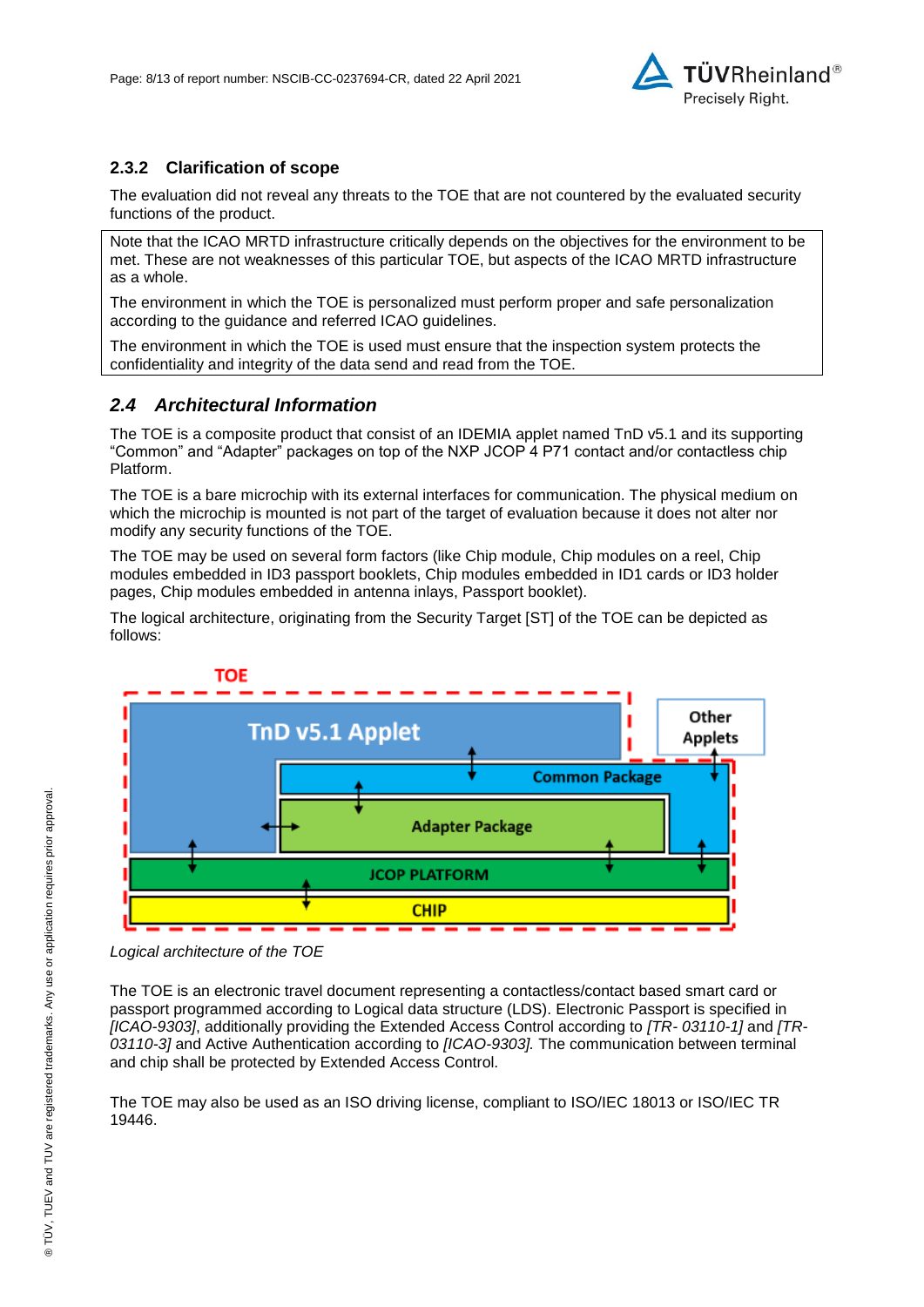

### *2.5 Documentation*

The following documentation is provided with the product by the developer to the customer:

| <b>Identifier</b>                                                      | Version  |
|------------------------------------------------------------------------|----------|
| COSMO J TnD V5.1 Preparative Procedures (AGD_PRE), FQR 220 1495        | Ed 10    |
| COSMO J TnD V5.1 Operational User Ed5 Guidance (AGD_OPE), FQR 220 1496 |          |
| JCOP 4 P71 User manual for JCOP 4 P71, DocNo 469537                    | Rev. 3.7 |

### *2.6 IT Product Testing*

Testing (depth, coverage, functional tests, independent testing): The evaluators examined the developer's testing activities documentation and verified that the developer has met their testing responsibilities.

#### **2.6.1 Testing approach and depth**

The developer has performed extensive testing on functional specification, subsystem and SFRenforcing module level. The developer has tested the TOE both using a standardised accreditation test suite and a proprietary test suite for CC to ensure that all SFRs in the Security Target are tested. By performing an extensive requirements analysis and testing accordingly, the developer ensured that the required depth and coverage of testing is achieved.

For the testing performed by the evaluators, the sample of repeated developer tests was selected to get a coverage of all the features while ensuring to cover all product configurations, i.e. including CA, TA, AA, DBI, and BAC. Additionally, this sample allows the evaluator to observe different cryptographic algorithms including RSA, ECDSA, and ECDH. Finally, the sample includes a range of different important (internal) applet security features, such as certificate chaining, the state machine, access control of the file system, slow down, verification failure, and certificate attribute checking, covering both the personalization as well as the operational phase. The repetition was performed through witnessing of developer testing.

The developer test strategy already included a high depth of testing. The evaluator-defined tests focussed on the verification of specific countermeasures and on passport traceability in addition to a verification of the preparatory guidance.

#### **2.6.2 Independent Penetration Testing**

The methodical analysis performed was conducted along the following steps:

- When evaluating the evidence in the classes ASE, ADV and AGD the evaluator considered whether potential vulnerabilities can already be identified due to the TOE type and/or specified behaviour in such an early stage of the evaluation.
- For ADV IMP a thorough implementation representation review was performed on the TOE. During this attack-oriented analysis, the protection of the TOE was analysed using the knowledge gained from all previous evaluation classes. This resulted in the identification of (additional) potential vulnerabilities. This analysis was performed according to the attack methods in *[JIL-AAPS].* An important source for assurance in this step was the technical report *[PF-ETRfC]* of the underlying platform.
- All potential vulnerabilities were analysed using the knowledge gained from all evaluation classes and information from the public domain. A judgment was made on how to assure that these potential vulnerabilities are not exploitable. The potential vulnerabilities were addressed by penetration testing, a guidance update or in other ways that were deemed appropriate.

The results of the TOE penetration tests that were defined are presented below. The penetration testing comprised one week, 100% of which consisted of perturbation attacks.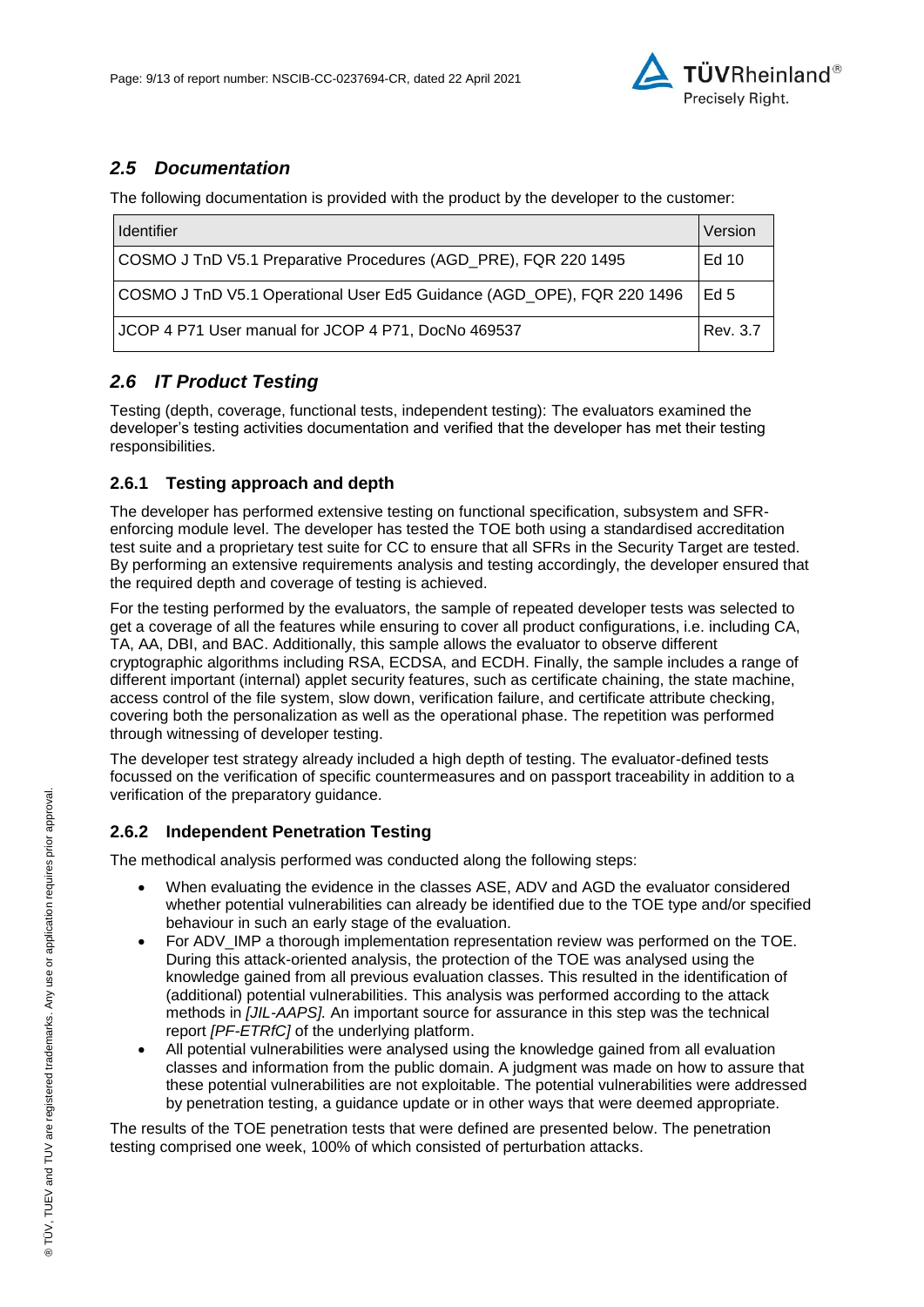

### **2.6.3 Test Configuration**

The configuration of the sample was the same as described in the ST.

#### **2.6.4 Testing Results**

The testing activities, including configurations, procedures, test cases, expected results and observed results are summarised in the *[ETR]*, with references to the documents containing the full details.

The developer's tests and the independent functional tests produced the expected results, giving assurance that the TOE behaves as specified in its *[ST]* and functional specification.

No exploitable vulnerabilities were found with the independent penetration tests.

The algorithmic security level of cryptographic functionality has not been rated in this certification process, but the current consensus on the algorithmic security level in the open domain, i.e. from the current best cryptanalytic attacks published, has been taken into account.

The TOE supports a wider range of key sizes (see *[ST]*), including those with sufficient algorithmic security level to exceed 100 bits as required for high attack potential (AVA\_VAN.5).

### *2.7 Re-used evaluation results*

There has been extensive re-use of the ALC aspects for the sites involved in the development and production of the TOE, by use of 10 Site Technical Audit Re-use report approaches.

No sites have been visited as part of this evaluation.

### *2.8 Evaluated Configuration*

The TOE is defined uniquely by its name and version number [TnD v5.1 on COSMO J in EAC](#page-0-2)  [Configuration.](#page-0-2)

### *2.9 Results of the Evaluation*

The evaluation lab documented their evaluation results in the *[ETR]*, which references an ASE Intermediate Report and other evaluator documents, and Site Technical Audit Reports for the sites *[STAR]<sup>2</sup>* .

The verdict of each claimed assurance requirement is "**Pass**".

Based on the above evaluation results the evaluation lab concluded the [TnD v5.1 on COSMO J in](#page-0-2)  [EAC Configuration,](#page-0-2) to be **CC Part 2 extended, CC Part 3 conformant** and to meet the requirements of **EAL [5](#page-4-0) augmented with ALC\_DVS.2 and AVA\_VAN.5**. This implies that the product satisfies the security requirements specified in Security Target *[ST]*.

The Security Target claims 'strict' conformance to the Protection Profile *[PP0056]*.

#### *2.10 Comments/Recommendations*

The user guidance as outlined in section 2.5 contains necessary information about the usage of the TOE.

In addition all aspects of assumptions, threats and policies as outlined in the Security Target not covered by the TOE itself need to be fulfilled by the operational environment of the TOE.

The customer or user of the product shall consider the results of the certification within his system risk management process. In order for the evolution of attack methods and techniques to be covered, he should define the period of time until a re-assessment for the TOE is required and thus requested from the sponsor of the certificate.

l

 $2$  The Site Technical Audit Report contains information necessary to an evaluation lab and certification body for the reuse of the site audit report in a TOE evaluation.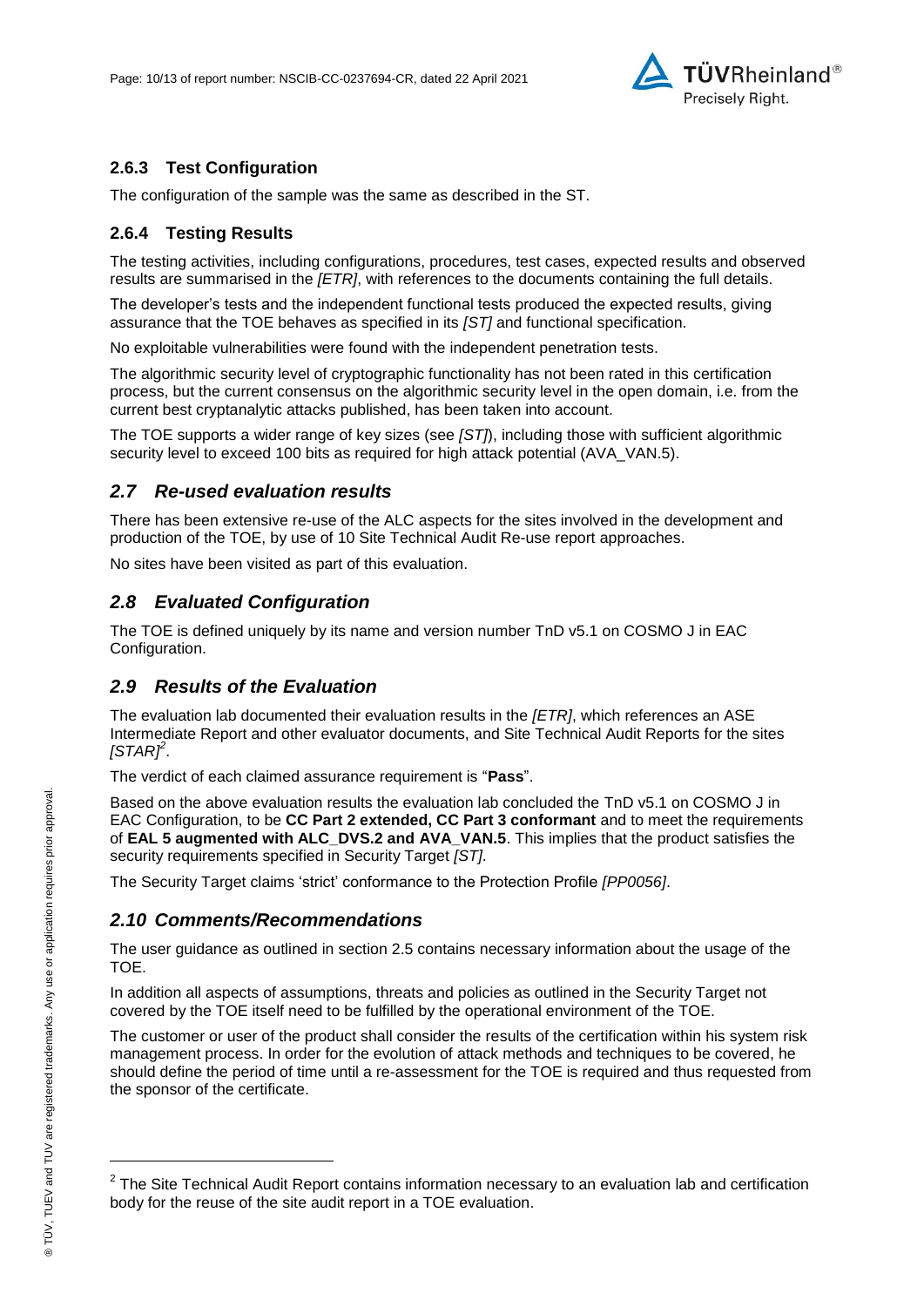

The strength of the cryptographic algorithms and protocols was not rated in the course of this evaluation. This specifically applies to the following proprietary or non-standard algorithms, protocols and implementations: none.

Not all key sizes specified in the *[ST]* have sufficient cryptographic strength for satisfying the AVA\_VAN.5 "high attack potential". In order to be protected against attackers with a "high attack potential", appropriate cryptographic algorithms with sufficiently large cryptographic key sizes shall be used (references can be found in national and international documents and standards).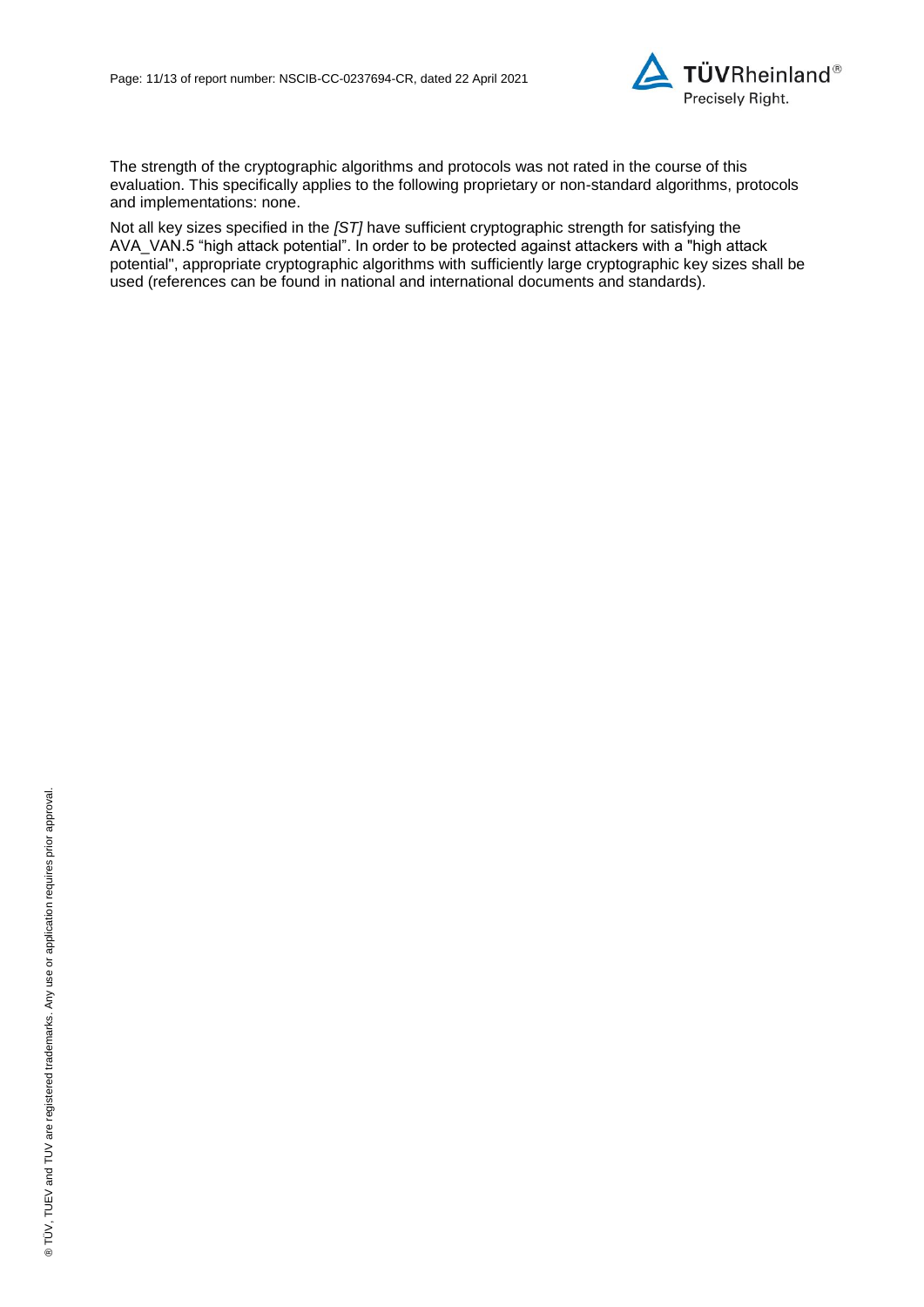

## **3 Security Target**

The Security Target TnD v5.1 on JCOP [\(EAC configuration\), FQR 220 1509, Ed 7, 19 March 2021](#page-12-0) *[ST]* is included here by reference.

Please note that for the need of publication a public version *[ST-lite]* has been created and verified according to *[ST-SAN]*.

## **4 Definitions**

This list of Acronyms and the glossary of terms contains elements that are not already defined by the CC or CEM:

| AA           | <b>Active Authentication</b>                                    |
|--------------|-----------------------------------------------------------------|
| <b>BAC</b>   | <b>Basic Access Control</b>                                     |
| CА           | <b>Chip Authentication</b>                                      |
| CAM          | <b>Chip Authentication Mapping</b>                              |
| DBI          | Digital Blurring of Images                                      |
| EAC          | <b>Extended Access Control</b>                                  |
| <b>ECDH</b>  | Elliptic Curve Diffie-Hellman algorithm                         |
| <b>ECDSA</b> | Elliptic Curve Digital Signature Algorithm                      |
| eMRTD        | electronic MRTD                                                 |
| ΙC           | <b>Integrated Circuit</b>                                       |
| <b>ICAO</b>  | International Civil Aviation Organization                       |
| IΤ           | Information Technology                                          |
| <b>ITSEF</b> | <b>IT Security Evaluation Facility</b>                          |
| JIL          | Joint Interpretation Library                                    |
| JIL          | Joint Interpretation Library                                    |
| LDS          | Logical Data Structure                                          |
| MAC          | <b>Message Authentication Code</b>                              |
| MRTD         | Machine Readable Travel Document                                |
| <b>NSCIB</b> | Netherlands Scheme for Certification in the area of IT security |
| <b>PACE</b>  | <b>Password Authenticated Connection Establishment</b>          |
| PP           | <b>Protection Profile</b>                                       |
| TOE          | <b>Target of Evaluation</b>                                     |